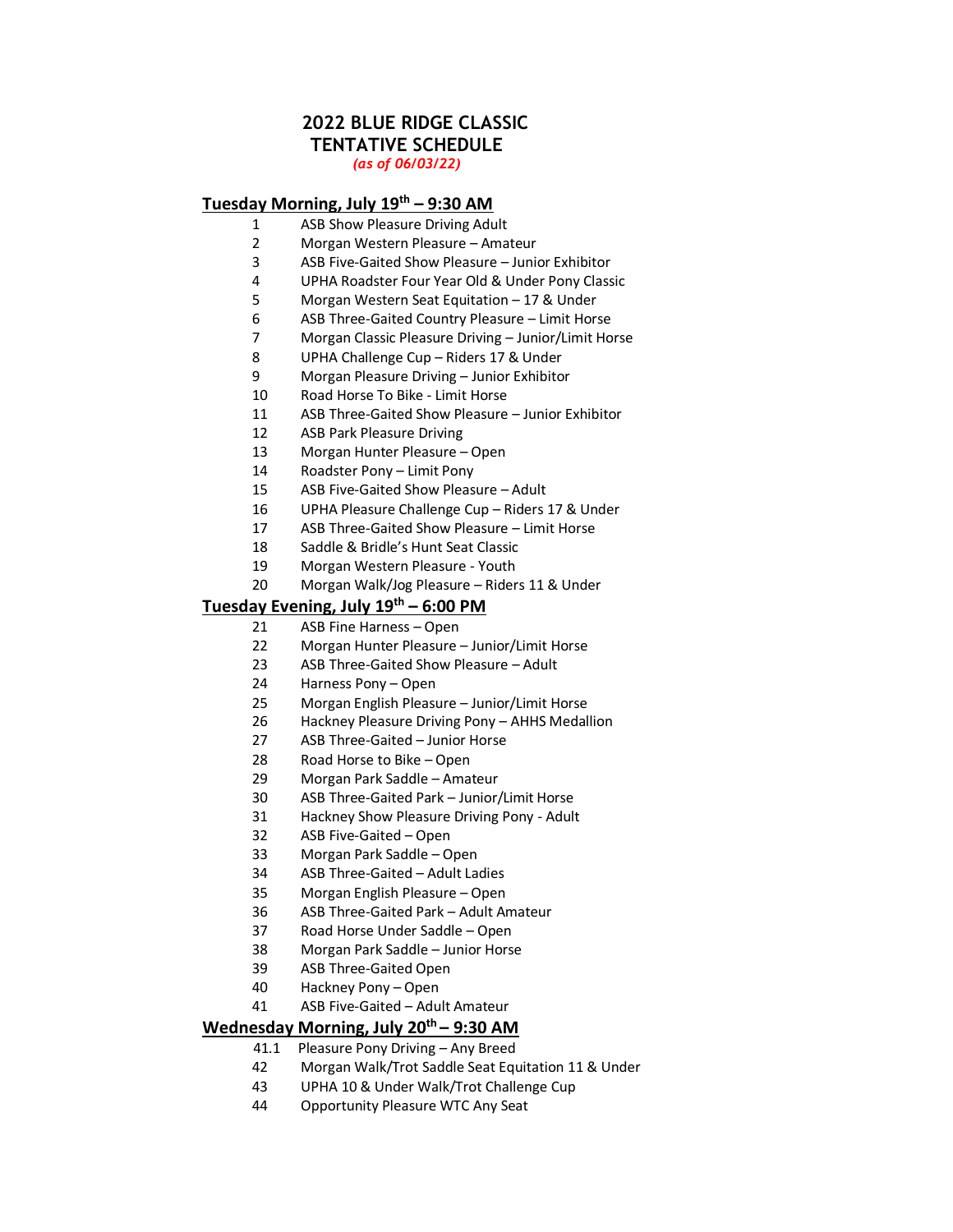- ASB Five-Gaited Limit Horse
- Hackney Pleasure Pony Under Saddle AHHS Youth Medallion
- Morgan Pleasure Driving Amateur
- ASB Three‐Gaited Park Junior Exhibitor
- Morgan English Pleasure Junior Exhibitor
- UPHA Park Pleasure Four Year Old & Under Pony Classic
- 51 Three-Gaited Country Pleasure Adult
- Morgan Hunter Pleasure Youth
- Pleasure Equitation Riders 17 & Under
- ASB Country Pleasure Driving
- AMHA Saddle Seat Medal
- Roadster Pony AHHS Youth Medallion, 14-17
- ASB Three‐Gaited Western Country Pleasure
- Morgan Hunter Pleasure Junior Exhibitor
- 59 ASB Three-Gaited Park Pleasure Open
- Hackney Park Pleasure Driving
- Morgan Western Pleasure Junior Exhibitor
- Roadster Pony AHHS Medallion, 13 & Under
- UPHA Park Three Year Old Classic
- Saddle Seat Equitation Riders17 & Under
- Morgan Walk/Trot Hunt Seat Equitation 11 & Under

### *65.1 Walk/Trot Equitation – 8 & Under*

# **Wednesday Evening, July 20 th – 6:00 PM**

- USEF Saddle Seat Medal 17 & Under
- UPHA Hackney Four Year Old & Under Pony Classic
- ASB Fine Harness ‐ Amateur
- Morgan Classic Pleasure Driving Adult
- Roadster Pony Adult Amateur
- UPHA ASB Three‐Year Old Park Pleasure Classic
- 72 ASB Five-Gaited Junior Horse
- AMHA Hunt Seat Medal
- Five‐Gaited Pony
- Roadster Pony Open
- ASB Three‐Gaited Park Open
- Morgan English Pleasure ‐ Ladies
- 78 ASB Three-Gaited Ladies Amateur
- Road Horse To Bike Amateur
- 80 ASB Five-Gaited Ladies Amateur
- Morgan Park Harness Amateur/Jr. Exhibitor
- 82 ASB Three-Gaited Adult Amateur
- Morgan Pleasure Driving Junior/Limit Horse
- 84 ASB Five-Gaited Junior Exhibitor
- Opportunity Fine Harness Open To Any Breed
- 86 ASB Three-Gaited Park Pleasure Junior Horse
- 87 ASB Five-Gaited Adult Ladies

### **Thursday Morning, July 21st – 9:30 AM**

- *87.1 Walk/Trot Pleasure – Any Breed, Any Seat, Amateur Rider – 13 & Over*
- Morgan Walk/Trot Saddle Seat Pleasure 11 & Under
- ASB Walk/Trot Pleasure 12 Years & Under
- Saddle & Bridle's ASB Shatner Western Pleasure
- Morgan Pleasure Driving Junior Exhibitor CHAMPIONSHIP
- Saddle & Bridle's ASB Pleasure Equitation Medallion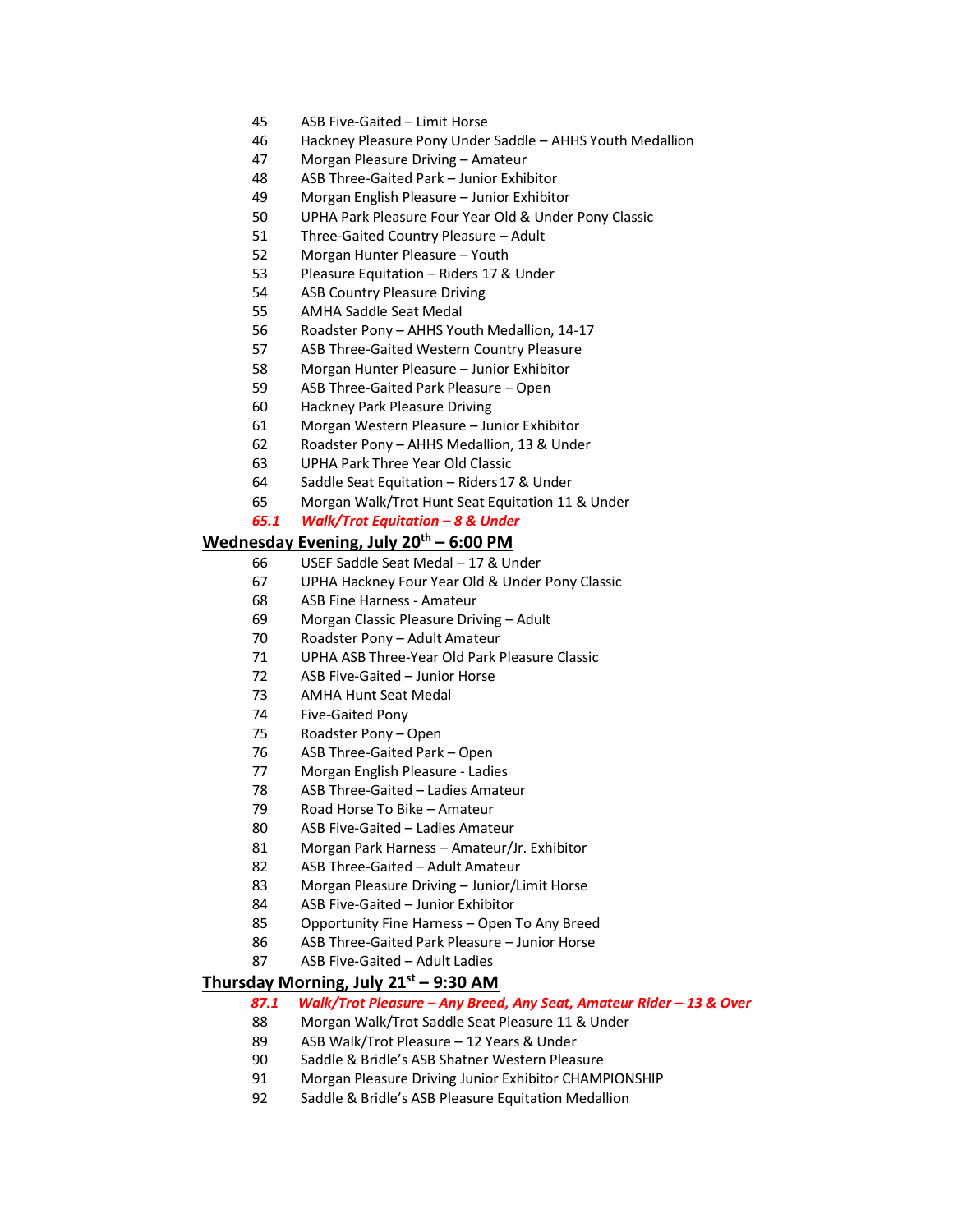- Morgan Walk/Jog Pleasure CHAMPIONSHIP 11 & Under
- English Pleasure Driving Any Breed, Any Driver
- Morgan Hunt Seat Equitation 17 & Under
- Morgan Park Saddle ‐ Ladies
- Morgan Saddle Seat Equitation 17 & Under
- Hackney Pony Amateur
- Morgan English Pleasure Adult Amateur
- Morgan Classic Pleasure Driving JuniorExhibitor
- English Pleasure Saddleseat Any Breed, AllAges
- Hackney Show Pleasure Driving Pony Limit Pony
- Morgan Hunter Pleasure Amateur
- ASB Park Pleasure Driving Open CHAMPIONSHIP
- Morgan Classic Pleasure Saddle Junior/Limit Horse
- ASB Hunter Country Pleasure
- Morgan Pleasure Driving Open
- Morgan Walk/Trot Hunt Seat Pleasure 11 & Under

### **Thursday Evening, July 21st – 6:00**

- UPHA ASB Three Year Old Fine Harness Classic
- English Pleasure Hunter Seat Any Breed, All Ages
- UPHA Harness Four Year Old & Under Pony Classic
- Morgan Pleasure Driving Junior/Limit Horse CHAMPIONSHIP
- 113 ASB Three-Gaited Country Pleasure Junior Exhibitor
- Three‐Gaited Pony
- Morgan Park Harness Open
- Opportunity Western Pleasure Any Breed, All Ages
- Morgan Hunter Pleasure CHAMPIONSHIP Junior/Limit Horse
- 118 ASB Three-Gaited Junior Exhibitor 17 & Under
- Morgan Classic Pleasure Saddle Adult
- *119.1 ASB Three-Gaited Park Natural Mane Tail*
- Roadster Pony Under Saddle AHHS Youth Medallion
- Morgan Classic Pleasure Saddle Junior Exhibitor
- ASB Fine Harness ‐ Junior Horse
- Morgan Western Pleasure Open
- ASB Three-Gaited Limit Horse
- Harness Pony Amateur
- UPHA ASB Three Year Old Five‐Gaited Classic

# **Friday Morning, July 22<sup>nd</sup> – 9:30 AM**

- 126.1 Pleasure Pony Driving CHAMPIONSHIP Any Breed
- Pleasure Equitation CHAMPIONSHIP 17 & Under
- ASB Show Pleasure Driving Adult CHAMPIONSHIP
- Opportunity Pleasure WTC Any Seat CHAMPIONSHIP
- Morgan Walk/Trot Saddle Seat Equitation –11 & UnderCHAMPIONSHIP
- Morgan Saddle Seat Equitation 17 & Under CHAMPIONSHIP
- Saddle Seat Walk/Trot Equitation 10 & Under CHAMPIONSHIP
- ASB Three‐Gaited Park Pleasure ‐ Open CHAMPIONSHIP
- ASB Hunter Country Pleasure CHAMPIONSHIP
- ASB Walk/Trot Pleasure 12 & Under ‐ CHAMPIONSHIP
- Morgan Western Pleasure Junior Exhibitor CHAMPIONSHIP
- ASB Country Pleasure Driving CHAMPIONSHIP
- 138 Local Pleasure Horses<br>139 Five-Gaited Pony CHA
- Five-Gaited Pony CHAMPIONSHIP
- Morgan Western Pleasure Junior/Limit Horse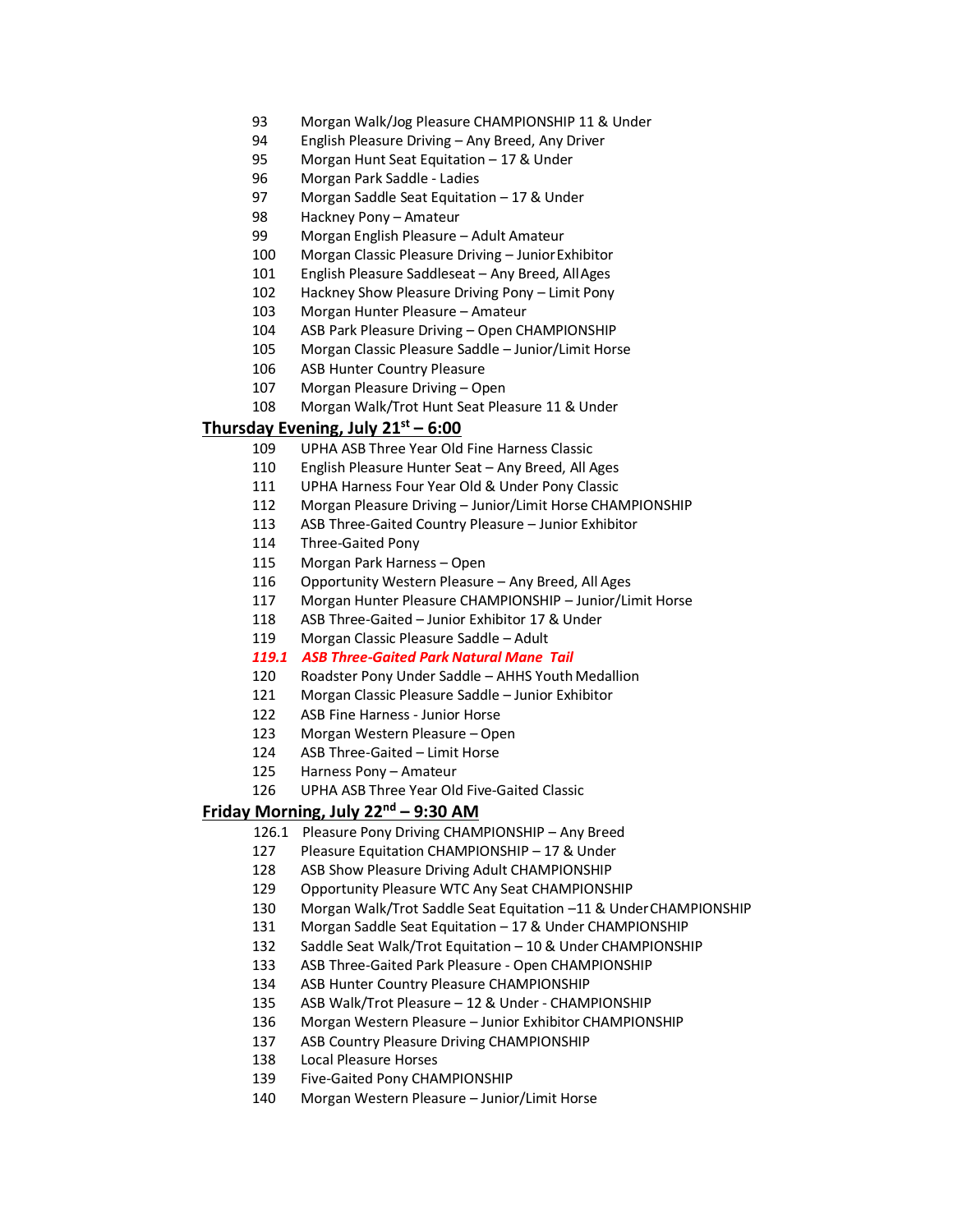- ASB Western Country Pleasure CHAMPIONSHIP
- Hackney Park Pleasure Driving CHAMPIONSHIP
- Morgan English Pleasure Junior/Limit Horse CHAMPIONSHIP
- ASB Three‐Gaited Park Pleasure ‐ Junior Horse CHAMPIONSHIP
- Morgan Hunter Pleasure Ladies
- ASHA Alpha Open English Pleasure/Novice Rider WTC All Ages, Any Breed
- Morgan Hunt Seat Equitation 17 & Under CHAMPIONSHIP
- Opportunity Sport Horse Under Saddle
- Morgan Walk/Trot Hunt Seat Equitation ‐ 11 & Under CHAMPIONSHIP

# **Friday Evening, July 22 nd – 6:00 PM**

- Saddle Seat Equitation CHAMPIONSHIP 17 & Under
- Morgan English Pleasure CHAMPIONSHIP Junior Exhibitor
- ASB Three‐Gaited CHAMPIONSHIP ‐ Adult Amateur
- Roadster Pony Junior Exhibitor CHAMPIONSHIP
- ASB Five-Gaited Limit Horse
- Morgan Classic Pleasure DrivingCHAMPIONSHIP
- ASB Three‐Gaited CHAMPIONSHIP ‐ Adult Ladies
- Morgan Western Pleasure ‐ Ladies
- ASB Three‐Gaited Country Pleasure CHAMPIONSHIP ‐ Adult
- Morgan Park Harness Amateur/Junior Exhibitor CHAMPIONSHIP
- ASB Three‐Gaited Park ‐ Junior Exhibitor CHAMPIONSHIP
- Morgan Hunter Pleasure ‐ Open CHAMPIONSHIP
- Hackney Pony CHAMPIONSHIP
- ASB Five‐Gaited ‐ Junior Exhibitor CHAMPIONSHIP
- ASB Fine Harness Amateur CHAMPIONSHIP
- Road Horse To Bike ‐ Amateur CHAMPIONSHIP
- Morgan English Pleasure ‐ Amateur CHAMPIONSHIP
- Roadster Pony ‐ Adult Amateur CHAMPIONSHIP
- ASB Three‐Gaited Park ‐ Adult Amateur CHAMPIONSHIP
- Morgan Pleasure Driving ‐ Open CHAMPIONSHIP
- 170 ASB Five-Gaited Ladies Amateur CHAMPIONSHIP

### **Saturday Morning, July 23rd – 9:30 AM**

### *170.1 Walk/Trot Pleasure CHAMPIONSHIP – Any Breed, Any Seat, Amateur Rider – 13 & Over*

- Morgan Walk/Jog Western Seat Equitation 11 & Under
- ASHA Alpha Open English Pleasure/Novice Rider WTC CHAMPIONSHIP
- Morgan Hunter Pleasure Jr. Exhibitor CHAMPIONSHIP
- *ASB Three-Gaited Park CHAMPIONSHIP – Natural Mane & Tail*
- ASB Three‐Gaited Show Pleasure CHAMPIONSHIP Junior Exhibitor
- English Pleasure Saddle Seat Any Breed, All Ages CHAMPIONSHIP
- Roadster Pony Under Saddle CHAMPIONSHIP
- Morgan Classic Pleasure Saddle CHAMPIONSHIP Junior Exhibitor
- 179 Three-Gaited Pony CHAMPIONSHIP
- Hackney Pleasure Pony Under Saddle CHAMPIONSHIP
- Opportunity Western Pleasure ‐ Any Breed, All Ages CHAMPIONSHIP
- Morgan Hunter Pleasure Amateur CHAMPIONSHIP
- ASB Three‐Gaited Country Pleasure ‐ Junior ExhibitorCHAMPIONSHIP
- Morgan Walk/Trot Saddle Seat Pleasure 11/U CHAMPIONSHIP
- English Pleasure Hunter Seat AnyBreed, All Ages CHAMPIONSHIP
- 186 Show Pleasure Driving Pony CHAMPIONSHIP
- English Pleasure Driving ‐ Any Breed, Any Driver CHAMPIONSHIP
- Roadster Pony Junior Pony
- ASB Five‐Gaited Show Pleasure ‐ Junior Exhibitor CHAMPIONSHIP